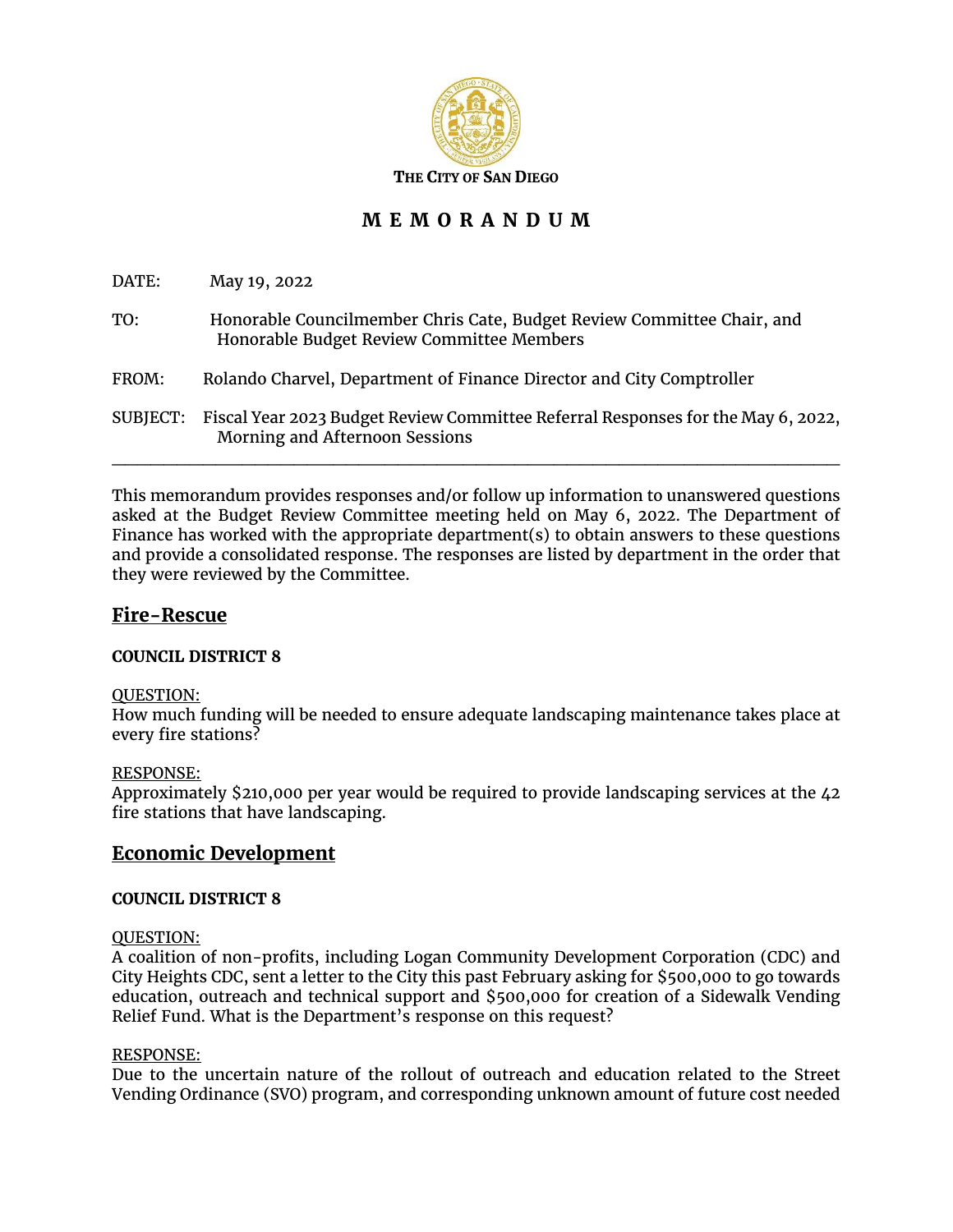#### Page 2

Honorable Councilmember Chris Cate, Budget Review Committee Chair, and Honorable Budget Review Committee Members

May 19, 2022

to ensure successful implementation, the Economic Development Department (EDD) would like to continue working with our partner community-based organizations (CBO) for the initial months of program activation to better determine the level of additional resources required once the current contract amount (\$100,000 per CBO) is exhausted. EDD Staff can continue to communicate needs of our communities, parks, and partner CBOs through the normal budget monitoring process.

#### QUESTION:

How is the Department planning to ensure American Rescue Plan Act (ARPA) funds to be used for homelessness assistance and supportive services are allocated equitably in Council Districts impacted the most by homelessness?

#### RESPONSE:

The HOME American Rescue Plan (HOME-ARP) allocation for the City of San Diego is \$20,956,979. The HOME-ARP grant ends on September 30, 2030, allowing for a thorough consultation with the public and impacted populations, and data analysis. The City has released a Request for Proposal (RFP) to select a consultant to assist with this community engagement and outreach process. The RFP submittal deadline was May 16, 2022. The Allocation Plan outreach process is tentatively scheduled to begin early Summer 2022. Each of the Council Districts will be asked to assist with outreach efforts. HOME-ARP funds will only become available once the City has submitted, and HUD has approved, a HOME-ARP Allocation Plan. Requirements of the Allocation Plan process include public participation, and consultation with impacted vulnerable populations and organizations serving those populations. This process will ensure an equitable and impactful allocation of the HOME-ARP funds.

#### QUESTION:

In the key performance indicators, the targeted percentage growth in number of companies working with the Economic Development Department resulting in international trade is 2%. Are businesses in border communities, which were impacted by the closure of the border during the pandemic, included in this 2% international trade and investment?

#### RESPONSE:

Yes, it includes businesses along the border communities such as Otay Mesa.

Sincerely,

Rolando Charvel Department of Finance Director and City Comptroller

RC/ff

cc: Honorable Mayor Todd Gloria Honorable City Attorney Mara Elliott Paola Avila, Chief of Staff, Office of the Mayor Jay Goldstone, Chief Operating Officer Charles Modica, Independent Budget Analyst